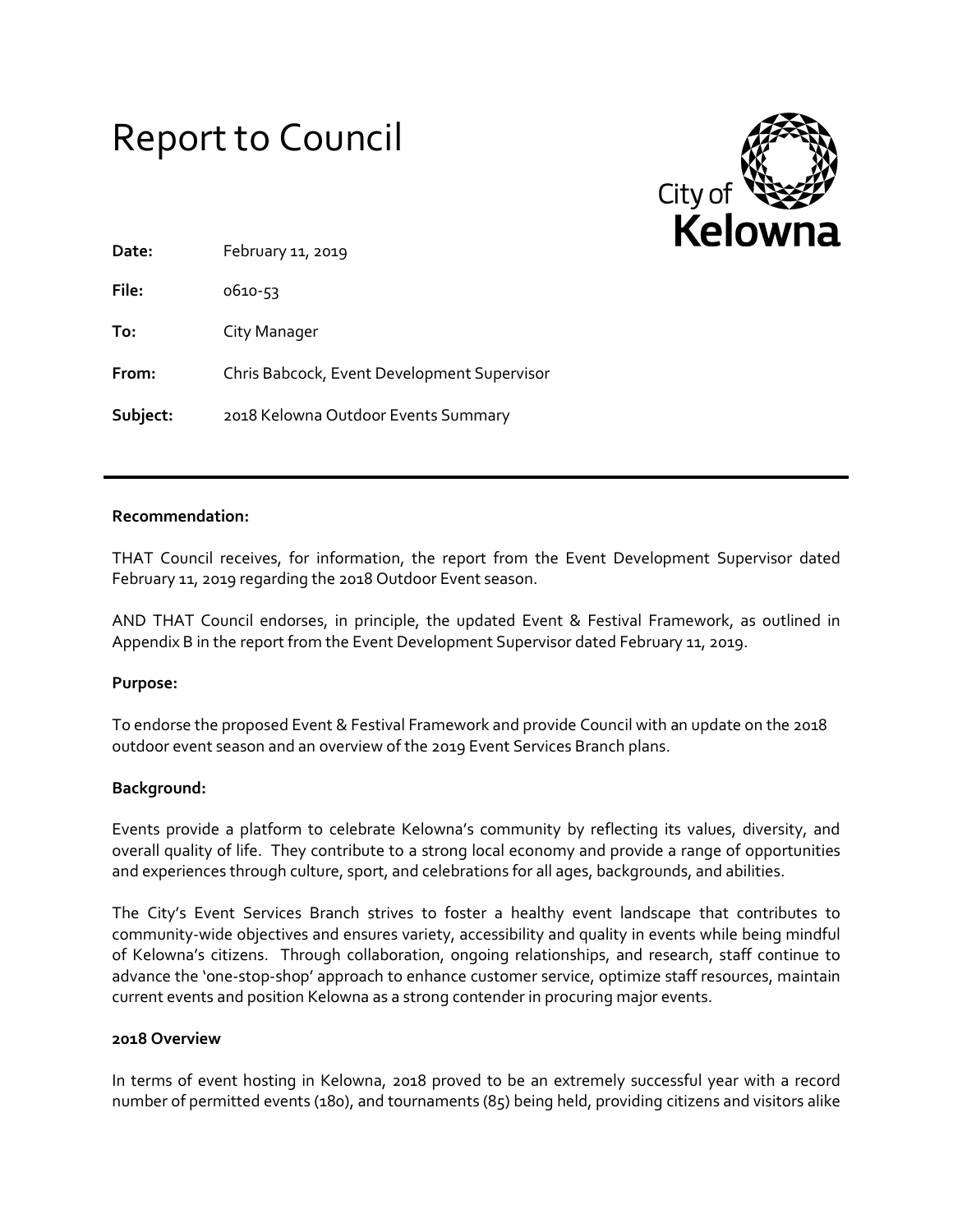with numerous opportunities to celebrate and share experiences within the community. This number of events/tournaments has steadily risen since 2012 and is reflective of our vibrant, event-friendly city. To support the growth and development of these events, staff administered over \$5o,00o of grant funds in 2018 and continued to expand the list of services and resources available to event organizers. Event highlights include:

# Returning Events

Kelowna was host to a number of returning events in 2018 which have become staples in the community that serve to connect our citizens and contribute to our identity. They include: *Canada Day Festival, Okanagan Pride Festival, Jack Brow Track Meet, Great Okanagan Beer Fest, Sunflicker Ultimate Tournament, Across the Lake Swim, Vaisakhi Parade, May Days, Valley of Champions Baseball Tournament, Fat Cat Children's Festival, Ribfest and more.*

## New Events

Kelowna also welcomed several notable new events that offered unique and beneficial opportunities to the community. These events involved a competitive bid process and were only available to host on a predetermined cycle. They included: *Nitro Circus, BCAA Flag Football Provincial Championships, Break Out West, Pickleball National Championships*, the *World Mixed Curling Championship and more.* 

# Bids

City staff are consistently seeking out new, large-scale events that would provide Kelowna with a healthy economic stimulus, legacy and development opportunities, and overall positive impact for the community. The event procurement process is done collaboratively with Tourism Kelowna and aligns organizational objectives and resources in order to put forward the strongest bid possible in a growing, competitive market. Successful bids in 2018 included: *2019 Skate Canada International, 2019 BC High School Track & Field Championships, 2019 Field Lacrosse Nationals and 2020 Memorial Cup.*

# **2018 Challenges**

There are a number of ongoing challenges associated with hosting events held outdoors. While there are no simple solutions, City staff continue to explore ways to mitigate the challenges and improve the services and opportunities available. Based on staff attendance at events, event monitor reports, debrief sessions and ongoing relationships with event organizers, three main challenges emerged in 2018:

# Event Costs

Costs related to staging events in city parks and roadways were again noted as a major challenge to hosting events in Kelowna. Examples include: site limitations, logistical equipment needs, permit requirements, and trained personnel expenses.

# Event Space

Kelowna has a limited amount of 'event specific' sites outside of the downtown core making it difficult to manage and balance the increasing number, type and requests for events hosted in Kelowna.

# Weather

The excessive smoke caused by wildfires resulted in the cancellation of some noted events such as the *Apple Triathlon* and *Dragonboat Festival,* and lower attendance at several others. As a result, some organizers have requested date changes in 2019 to support the successful delivery of their event.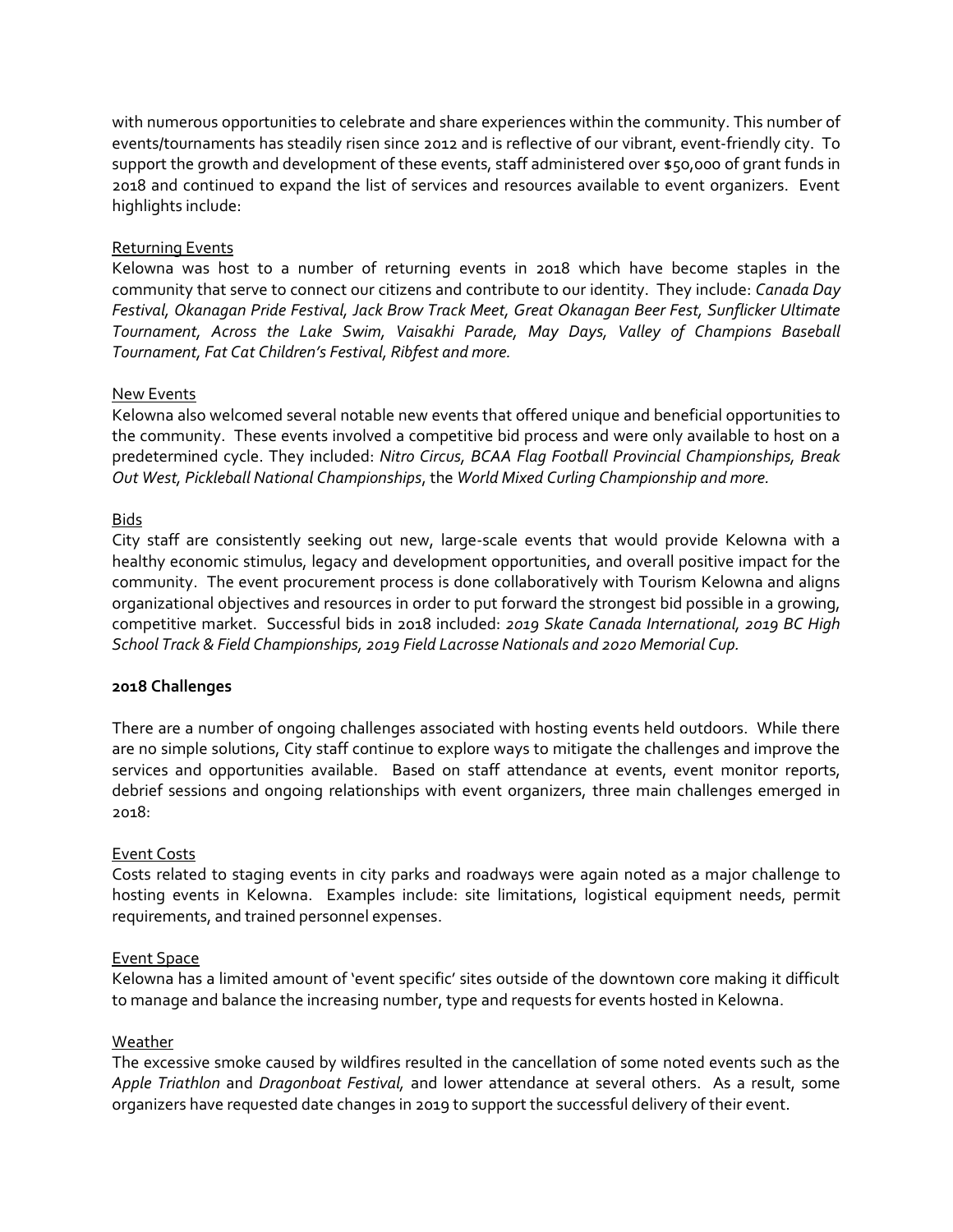#### **2019 Plans**

As the Event Services Branch strives to improve and support a dynamic event landscape, staff continue to prioritize plans and develop strategies that address challenges and showcase Kelowna as an eventful city. Specific areas of focus for 2019 include:

#### Measuring Event Impact

Traditionally, event impact is associated with economic gain; however, events also have important influences on cultural, social, and image aspects for the community. An objective of the Event Services team will be to review and develop evaluation techniques that use multiple indicators to help determine the community's capacity for events, what type of events are effective in meeting the priorities of the city, and what areas need to be addressed in order to improve results.

#### Policy Development

Outdoor event permits are issued by the City of Kelowna pursuant to the Outdoor Events Bylaw (#8358) and the Active Living & Culture Fees and Charges Bylaw (#9609). As the event landscape continues to evolve and the City's capacity to address these progressions has increased, a review of related bylaws and guidelines is warranted to ensure accuracy, flexibility and prosperity moving into the future.

#### Strategic Event Framework

The Event & Festival Framework (Appendix A), endorsed by Council in 2012, was developed to provide guidance for a proactive approach to event management, align City and stakeholder efforts and reduce barriers for event organizers. To continue advancement in a dynamic event landscape, City staff have led discussions with various stakeholders to review event priorities and identify focus areas. As a result, an updated, proposed Framework (Appendix B) has been developed that is rooted by four main pillars: event development, event support, event management, and event spaces. Each of these pillars consist of specific objectives that have been identified for further review and development. An overview is provided below:

**Event Development:** Align goals and objectives with key stakeholders for the promotion and advancement of events hosted in Kelowna.

**Event Support:** Provide assistance for event and organizational development through a variety of resources to further support the creation, growth and sustainability of events in the community.

**Event Management:** Strengthen and augment application and regulatory processes to improve customer experience and internal operations.

**Event Spaces:** Develop and maintain event infrastructure and explore other spaces that bolster event possibilities.

City staff are committed to building an eventful city that positively reflects Kelowna's community, diversity, and values. The Event Services team will continue to identify a clear direction for the procurement, regulation and support of events, and will work with internal and external stakeholders to enhance the experiences of event participants.